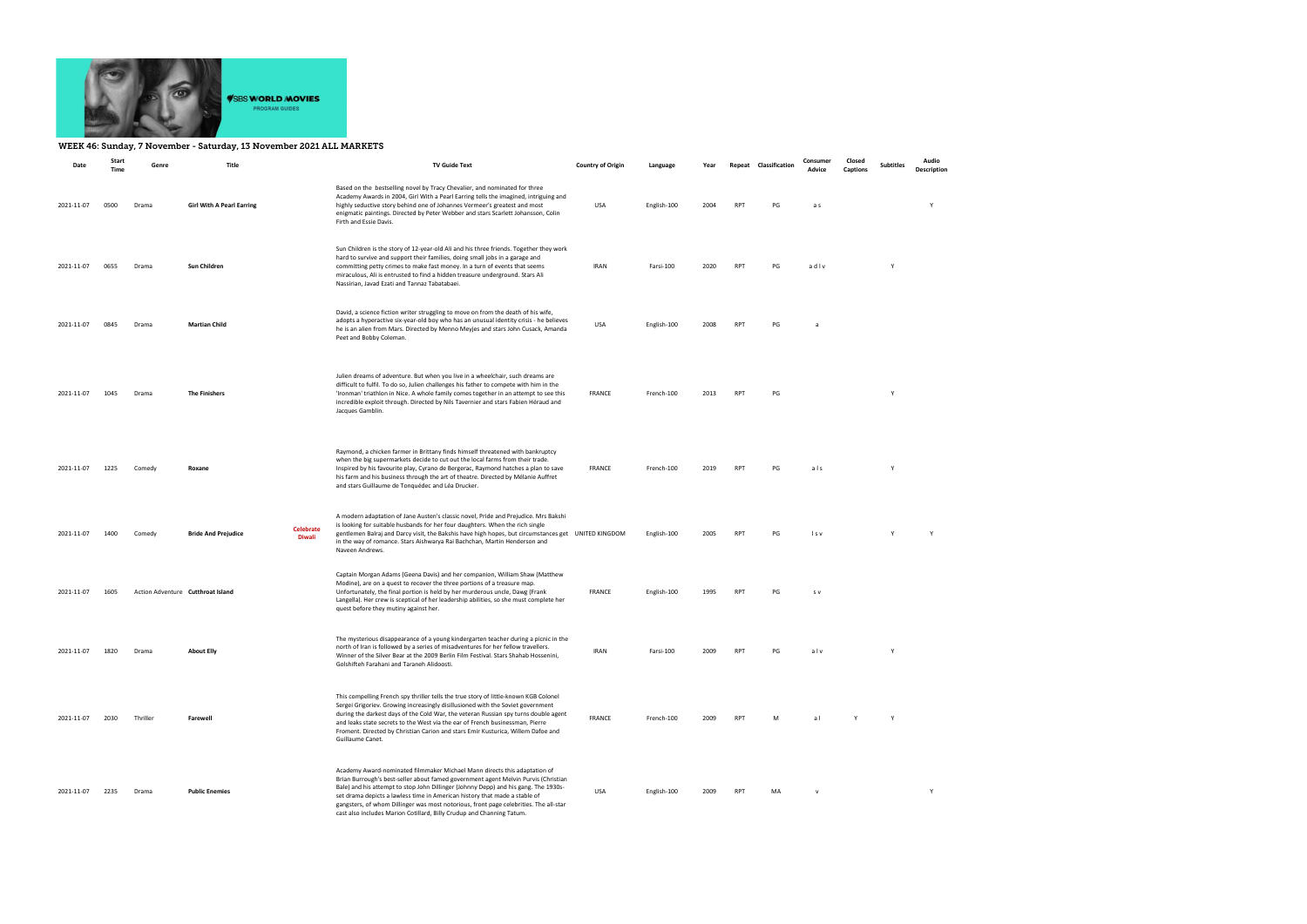| 2021-11-07 | 2505 | Comedy                            | <b>The Chef</b>              |             | Aspiring chef Jacky Bonnot thinks all his problems have been solved when he scores<br>an unpaid cooking job at a luxury French restaurant. But the head chef is facing a<br>crisis of his own when the new owner tries to replace him. Stars Jean Reno and<br>Michaël Youn.                                                                                                                                                                                       | <b>FRANCE</b>  | French-100                  | 2012 | <b>RPT</b> | M  |                | Y |
|------------|------|-----------------------------------|------------------------------|-------------|-------------------------------------------------------------------------------------------------------------------------------------------------------------------------------------------------------------------------------------------------------------------------------------------------------------------------------------------------------------------------------------------------------------------------------------------------------------------|----------------|-----------------------------|------|------------|----|----------------|---|
| 2021-11-07 | 2640 | Comedy                            | Kokowaah                     |             | Til Schweiger stars as Henry, an unhappy writer who gets a second chance with the<br>love of his life. Just as things begin to take off, a young girl turns up on his doorstep -<br>the child of a forgotten one-night-stand. Also stars Meret Becker and Emma<br>Schweiger.                                                                                                                                                                                      | GERMANY        | German-100                  | 2011 | <b>RPT</b> | M  | $\mathsf{I}$ s | Y |
| 2021-11-08 | 0500 | Comedy                            | Roxane                       |             | Raymond, a chicken farmer in Brittany finds himself threatened with bankruptcy<br>when the big supermarkets decide to cut out the local farms from their trade.<br>Inspired by his favourite play, Cyrano de Bergerac, Raymond hatches a plan to save<br>his farm and his business through the art of theatre. Directed by Mélanie Auffret<br>and stars Guillaume de Tonquédec and Léa Drucker.                                                                   | FRANCE         | French-100                  | 2019 | <b>RPT</b> | PG | als            | Y |
| 2021-11-08 | 0635 | Action Adventure Cutthroat Island |                              |             | Captain Morgan Adams (Geena Davis) and her companion, William Shaw (Matthew<br>Modine), are on a quest to recover the three portions of a treasure map.<br>Unfortunately, the final portion is held by her murderous uncle, Dawg (Frank<br>Langella). Her crew is sceptical of her leadership abilities, so she must complete her<br>quest before they mutiny against her.                                                                                        | FRANCE         | English-100                 | 1995 | <b>RPT</b> | PG | s v            |   |
| 2021-11-08 | 0850 | Animation                         | <b>Howard Lovecraft</b>      |             | After visiting his father in Arkham Sanitarium, young Howard Lovecraft ignores his<br>father's warning and uses the legendary Necronomicon to open a portal to a strange<br>frozen world filled with horrifying creatures and grave danger. Stars Ron Perlman<br>and Christopher Plummer.                                                                                                                                                                         | CANADA         | English-100                 | 2016 | <b>RPT</b> | PG | h v            |   |
| 2021-11-08 | 1025 | Comedy                            | The Chef                     |             | Aspiring chef Jacky Bonnot thinks all his problems have been solved when he scores<br>an unpaid cooking job at a luxury French restaurant. But the head chef is facing a<br>crisis of his own when the new owner tries to replace him. Stars Jean Reno and<br>Michaël Youn.                                                                                                                                                                                       | FRANCE         | French-100                  | 2012 | RPT        | M  |                | Υ |
| 2021-11-08 | 1200 | Drama                             | <b>About Elly</b>            |             | The mysterious disappearance of a young kindergarten teacher during a picnic in the<br>north of Iran is followed by a series of misadventures for her fellow travellers.<br>Winner of the Silver Bear at the 2009 Berlin Film Festival. Stars Shahab Hossenini,<br>Golshifteh Farahani and Taraneh Alidoosti.                                                                                                                                                     | <b>IRAN</b>    | Farsi-100                   | 2009 | <b>RPT</b> | PG | alv            | Y |
| 2021-11-08 | 1410 | Drama                             | Sun Children                 |             | Sun Children is the story of 12-year-old Ali and his three friends. Together they work<br>hard to survive and support their families, doing small jobs in a garage and<br>committing petty crimes to make fast money. In a turn of events that seems<br>miraculous, Ali is entrusted to find a hidden treasure underground. Stars Ali<br>Nassirian, Javad Ezati and Tannaz Tabatabaei.                                                                            | <b>IRAN</b>    | Farsi-100                   | 2020 | <b>RPT</b> | PG | adlv           | Y |
| 2021-11-08 | 1600 | Animation                         | <b>Robinson Crusoe</b>       |             | After a violent storm, Robinson Crusoe is stranded on an island inhabited by an<br>outgoing parrot and his quirky animal friends. As the animals get to know their<br>peculiar new guest, they find him to be a useful ally when two conniving cats try to<br>seize control of their exotic paradise.                                                                                                                                                             | BELGIUM        | English-100                 | 2016 | <b>RPT</b> | PG | $\mathsf{v}$   |   |
| 2021-11-08 | 1740 | Action Adventure Ragnarok         |                              |             | Norwegian archaeologist Sigurd Svendsen forms a small team and sets off to find the<br>true meaning of the secret runes found carved in rock and accidentally awakens a<br>giant monster. Directed by Mikkel Brænne Sandemose and stars Pål Sverre Hagen<br>Nicolai Cleve Broch and Sofia Helin.                                                                                                                                                                  | <b>NORWAY</b>  | Norwegian-50;<br>Swedish-50 | 2015 | <b>RPT</b> | PG | a              | Y |
| 2021-11-08 | 1930 | War                               | Merry Christmas Mr. Lawrence |             | During WWII, British soldier Jack Celliers (David Bowie) is captured by Japanese<br>forces and held in a prison camp by the honour-bound Captain Yanoi (Ryuichi<br>Sakamoto). Yanoi becomes intrigued with Celliers' open defiance in the face of their<br>staunchly old-world ideas about cowardice and shame. Meanwhile, a translator,<br>Lieutenant colonel John Lawrence (Tom Conti), attempts to find common ground<br>between British and Japanese beliefs. | <b>JAPAN</b>   | English-60; Japanese-<br>40 | 1983 | <b>RPT</b> | M  | alv            | Y |
| 2021-11-08 | 2145 | War                               | <b>Beanpole</b>              | War<br>Week | During WWII in Leningrad, the siege of the city is finally over, but life and death<br>struggles continue in the wreckage that remains. Two young women search for<br>meaning and hope during their struggle to rebuild their lives amongst the ruins.<br>Stars Timofey Glazkov and Vasilisa Perelygina.                                                                                                                                                          | <b>RUSSIA</b>  | Russian-100                 | 2019 | <b>RPT</b> | MA | a              | Y |
| 2021-11-08 | 2420 | Drama                             | <b>Erik and Erika</b>        |             | Erik (formerly Erika) Schinegger - the ski sensation who became a media sensation.<br>As Erika, she was celebrated world ski champion. As newly transitioned Erik, he is<br>repudiated and accused of fraud. Directed by Reinhold Bilgeri and stars Markus<br>Freistätter.                                                                                                                                                                                        | <b>AUSTRIA</b> | German-100                  | 2018 | <b>RPT</b> | MA | a s            | Y |
| 2021-11-08 | 2600 | Thriller                          | Farewell                     |             | This compelling French spy thriller tells the true story of little-known KGB Colonel<br>Sergei Grigoriev. Growing increasingly disillusioned with the Soviet government<br>during the darkest days of the Cold War, the veteran Russian spy turns double agent<br>and leaks state secrets to the West via the ear of French businessman, Pierre<br>Froment. Directed by Christian Carion and stars Emir Kusturica, Willem Dafoe and<br>Guillaume Canet.           | FRANCE         | French-100                  | 2009 | <b>RPT</b> | M  | $\overline{a}$ | Y |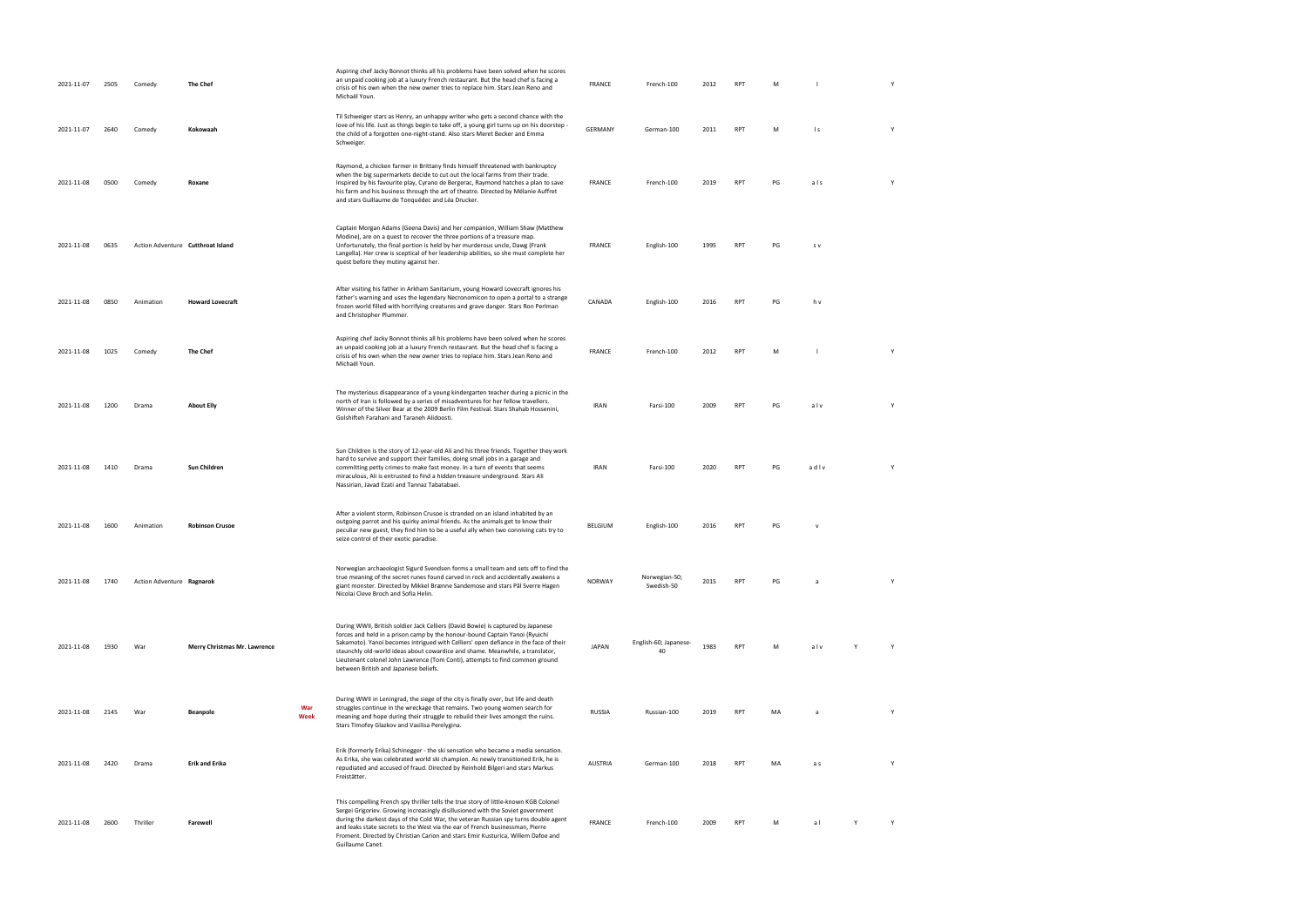| 2021-11-08 | 2800 | Drama                     | <b>Accidentally Dad</b>                   |             | Tung Son is a successful - and happily single - doctor. But his carefree lifestyle could<br>be cut short when Que Phuong, an incorrigible gambler who is up to her eyes in<br>debt, decides to scam him. Not only is she after his money to feed her gambling<br>habit, she fancies the doctor would make the perfect father for her seven-year-old<br>daughter.                                                                                                  | VIETNAM        | Vietnamese-100                                     | 2020 | <b>RPT</b> | M  | alsv     |   | Y            |              |  |  |
|------------|------|---------------------------|-------------------------------------------|-------------|-------------------------------------------------------------------------------------------------------------------------------------------------------------------------------------------------------------------------------------------------------------------------------------------------------------------------------------------------------------------------------------------------------------------------------------------------------------------|----------------|----------------------------------------------------|------|------------|----|----------|---|--------------|--------------|--|--|
| 2021-11-09 | 0600 | Drama                     | <b>About Elly</b>                         |             | The mysterious disappearance of a young kindergarten teacher during a picnic in the<br>north of Iran is followed by a series of misadventures for her fellow travellers.<br>Winner of the Silver Bear at the 2009 Berlin Film Festival. Stars Shahab Hossenini,<br>Golshifteh Farahani and Taraneh Alidoosti.                                                                                                                                                     | <b>IRAN</b>    | Farsi-100                                          | 2009 | <b>RPT</b> | PG | alv      |   | Y            |              |  |  |
| 2021-11-09 | 0810 | Action Adventure Ragnarok |                                           |             | Norwegian archaeologist Sigurd Svendsen forms a small team and sets off to find the<br>true meaning of the secret runes found carved in rock and accidentally awakens a<br>giant monster. Directed by Mikkel Brænne Sandemose and stars Pål Sverre Hagen<br>Nicolai Cleve Broch and Sofia Helin.                                                                                                                                                                  | NORWAY         | Norwegian-50;<br>Swedish-50                        | 2015 | <b>RPT</b> | PG | <b>a</b> |   | Y            |              |  |  |
| 2021-11-09 | 1000 | War                       | Merry Christmas Mr. Lawrence              |             | During WWII, British soldier Jack Celliers (David Bowie) is captured by Japanese<br>forces and held in a prison camp by the honour-bound Captain Yanoi (Ryuichi<br>Sakamoto). Yanoi becomes intrigued with Celliers' open defiance in the face of their<br>staunchly old-world ideas about cowardice and shame. Meanwhile, a translator,<br>Lieutenant colonel John Lawrence (Tom Conti), attempts to find common ground<br>between British and Japanese beliefs. | <b>JAPAN</b>   | English-60; Japanese-                              | 1983 | <b>RPT</b> | M  | alv      |   | $\mathsf{Y}$ |              |  |  |
| 2021-11-09 | 1215 |                           | Action Adventure Cutthroat Island         |             | Captain Morgan Adams (Geena Davis) and her companion, William Shaw (Matthew<br>Modine), are on a quest to recover the three portions of a treasure map.<br>Unfortunately, the final portion is held by her murderous uncle, Dawg (Frank<br>Langella). Her crew is sceptical of her leadership abilities, so she must complete her<br>quest before they mutiny against her.                                                                                        | <b>FRANCE</b>  | English-100                                        | 1995 | <b>RPT</b> | PG | S V      |   |              |              |  |  |
| 2021-11-09 | 1430 | Documentary               | Ottolenghi And The Cakes Of<br>Versailles |             | Documenting the collaboration between world renowned chef Yotam Ottolenghi<br>and the Metropolitan Museum of Art in New York, this program follows five<br>visionary pastry makers as they race against the clock to construct a decadent food<br>gala based on the sumptuous exhibit: Visitors to Versailles.                                                                                                                                                    | <b>USA</b>     | English-100                                        | 2020 | <b>RPT</b> | PG |          |   |              |              |  |  |
| 2021-11-09 | 1555 | Family                    | Amazonia                                  |             | After a plane crash, Sai, a capuchin monkey born and raised in captivity, finds<br>himself alone and lost in the wilderness of the Amazon jungle.                                                                                                                                                                                                                                                                                                                 | BRAZIL         | No Dialogue-95;<br>Portuguese-5                    | 2013 | <b>RPT</b> | G  |          |   |              |              |  |  |
| 2021-11-09 | 1725 | Romantic Comedy Bandslam  |                                           |             | Will Burton has an uncommon chance to start his short life all over again. In a<br>different town, at a fresh school, with the prospect of new friends, this formerly<br>miserable teen misfit has got one shot to reinvent himself as the person he always<br>wanted to be. Stars Gaelan Connell, Aly Michalka and Vanessa Hudgens.                                                                                                                              | <b>USA</b>     | English-100                                        | 2009 | <b>RPT</b> | PG |          |   |              | Y            |  |  |
| 2021-11-09 | 1930 | Drama                     | Leningrad                                 |             | Winter, 1941. World War II rages on as Nazi troops invade the Soviet Union and<br>besiege the devastated city of Leningrad. Foreign reporters are quickly evacuated,<br>but in the chaos that ensues, young English journalist Kate Davies is left behind.<br>Stars Mira Sorvino, Armin Mueller-Stahl and Olga Sutulova.                                                                                                                                          | UNITED KINGDOM | English-100                                        | 2009 | <b>RPT</b> | M  | alv      |   | Y            |              |  |  |
| 2021-11-09 | 2135 | War                       | Alone In Berlin                           | War<br>Week | A German couple receive the news that their only son has been killed in a WWII<br>battle. Already disillusioned with the Nazi regime, they begin a campaign of civil<br>disobedience and write messages on postcards urging fellow Germans to resist.<br>Stars Emma Thompson and Brendan Gleeson.                                                                                                                                                                 | FRANCE         | English-100                                        | 2016 | RPT        | M  | a v      |   |              | $\mathsf{Y}$ |  |  |
| 2021-11-09 | 2330 | Drama                     | Room In Rome                              |             | When Alba seduces Natasha in a bar, the two women agree to limit their passionate<br>affair to a one-night encounter. However, as they begin to slowly reveal their true<br>selves to each other, their lust is met with deeper emotions that open the door for<br>what evolves into a poignant character study. Nominated for four Spanish Goya<br>Awards in 2011. Directed by Julio Medem and stars Elena Anaya, Natasha Yarovenko<br>and Enrico Lo Verso.      | SPAIN          | Spanish-33.34;<br>English-33.33; Italian-<br>33.33 | 2010 | <b>RPT</b> | MA | ans      |   |              |              |  |  |
| 2021-11-09 | 2530 | War                       | Beanpole                                  | War<br>Week | During WWII in Leningrad, the siege of the city is finally over, but life and death<br>struggles continue in the wreckage that remains. Two young women search for<br>meaning and hope during their struggle to rebuild their lives amongst the ruins.<br>Stars Timofey Glazkov and Vasilisa Perelygina.                                                                                                                                                          | <b>RUSSIA</b>  | Russian-100                                        | 2019 | <b>RPT</b> | MA | a        |   |              |              |  |  |
| 2021-11-09 | 2805 | Comedy                    | Woman At War                              |             | Halla is a fifty-year-old independent Icelandic woman, a respected choir leader who<br>lives a mysterious double life. Known only by her alias 'The Mountain Woman', Halla<br>is a passionate environmental activist, secretly waging a one-woman-war on the<br>local aluminium industry and risking everything to conserve the pristine Icelandic<br>highlands she loves. Stars Halldóra Geirharðsdóttir and Jóhann Sigurðarson.                                 | FRANCE         | Icelandic-100                                      | 2018 | <b>RPT</b> | M  | aln      | Y | Y            |              |  |  |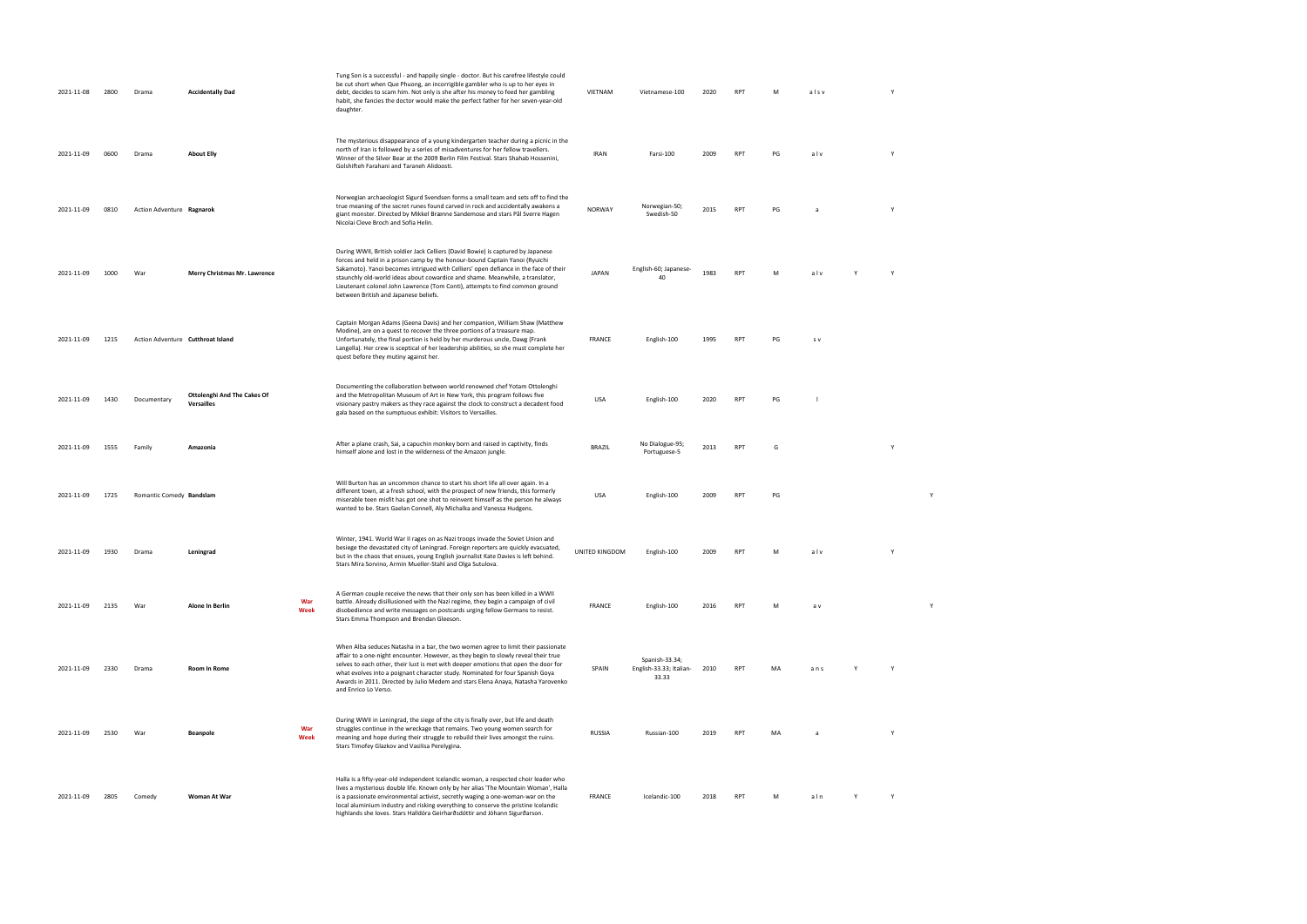| 2021-11-10      | 0600 | Family                          | Amazonia                    |             | After a plane crash, Sai, a capuchin monkey born and raised in captivity, finds<br>himself alone and lost in the wilderness of the Amazon jungle.                                                                                                                                                                                                                                                                                                                                | <b>BRAZIL</b>  | No Dialogue-95;<br>Portuguese-5                    | 2013 | <b>RPT</b> |    |      |   | Y            |   |  |
|-----------------|------|---------------------------------|-----------------------------|-------------|----------------------------------------------------------------------------------------------------------------------------------------------------------------------------------------------------------------------------------------------------------------------------------------------------------------------------------------------------------------------------------------------------------------------------------------------------------------------------------|----------------|----------------------------------------------------|------|------------|----|------|---|--------------|---|--|
| 2021-11-10      | 0730 | Fantasy                         | Mary And The Witch's Flower |             | One day, while spending the summer with her great aunt, Mary follows an odd cat<br>into the nearby woods. There she stumbles upon flowers which hold a strange,<br>luminescent power that brings a broomstick to life - which then, in a heartbeat,<br>whisks her above the clouds and off to a strange and secret place. It is here she finds<br>Endor College - a school of magic!                                                                                             | <b>JAPAN</b>   | English-100                                        | 2017 | <b>RPT</b> | PG |      |   |              |   |  |
| 2021-11-10      | 0925 | Romantic Comedy Bandslam        |                             |             | Will Burton has an uncommon chance to start his short life all over again. In a<br>different town, at a fresh school, with the prospect of new friends, this formerly<br>miserable teen misfit has got one shot to reinvent himself as the person he always<br>wanted to be. Stars Gaelan Connell, Aly Michalka and Vanessa Hudgens.                                                                                                                                             | USA            | English-100                                        | 2009 | <b>RPT</b> | PG |      |   |              | Y |  |
| 2021-11-10      | 1130 | Drama                           | <b>Accidentally Dad</b>     |             | Tung Son is a successful - and happily single - doctor. But his carefree lifestyle could<br>be cut short when Que Phuong, an incorrigible gambler who is up to her eyes in<br>debt, decides to scam him. Not only is she after his money to feed her gambling<br>habit, she fancies the doctor would make the perfect father for her seven-year-old<br>daughter.                                                                                                                 | VIETNAM        | Vietnamese-100                                     | 2020 | <b>RPT</b> | M  | alsv |   | $\mathsf{Y}$ |   |  |
| 2021-11-10      | 1330 | Animation                       | <b>Robinson Crusoe</b>      |             | After a violent storm, Robinson Crusoe is stranded on an island inhabited by an<br>outgoing parrot and his quirky animal friends. As the animals get to know their<br>peculiar new guest, they find him to be a useful ally when two conniving cats try to<br>seize control of their exotic paradise.                                                                                                                                                                            | BELGIUM        | English-100                                        | 2016 | <b>RPT</b> | PG |      |   |              |   |  |
| 2021-11-10      | 1510 | Action Adventure Ragnarok       |                             |             | Norwegian archaeologist Sigurd Svendsen forms a small team and sets off to find the<br>true meaning of the secret runes found carved in rock and accidentally awakens a<br>giant monster. Directed by Mikkel Brænne Sandemose and stars Pål Sverre Hagen<br>Nicolai Cleve Broch and Sofia Helin.                                                                                                                                                                                 | <b>NORWAY</b>  | Norwegian-50;<br>Swedish-50                        | 2015 | <b>RPT</b> | PG | -a   |   | Y            |   |  |
| 2021-11-10      | 1700 | Drama                           | The Tree Of Life            |             | Director Terrence Malick traces the evolution of an 11-year-old boy in the Midwest,<br>from his first experiences of joy, love and mercy (from his mother), to his<br>introduction to the 'ways of the world' (from his father). Each parent contends for<br>his allegiance, and the boy must reconcile their claims. His experience of the world,<br>once a thing of glory, becomes a labyrinth as he seeks unselfish love. Stars Brad Pitt,<br>Sean Penn and Jessica Chastain. | USA            | English-100                                        | 2011 | RPT        | PG |      |   |              |   |  |
| 2021-11-10      | 1930 | War                             | Journey's End               |             | Led by young officer whose mental health is rapidly disintegrating, and with a<br>massive German attack imminent, a group of British soldiers await their fate in an<br>Aisne dugout during the last days of World War I. Stars Sam Claflin, Paul Bettany and<br>Stephen Graham.                                                                                                                                                                                                 | UNITED KINGDOM | English-100                                        | 2017 | <b>RPT</b> | M  | alv  |   |              | Y |  |
| 2021-11-10      | 2130 | Action Adventure Into The White |                             | War<br>Week | During World War II, English and German pilots who have shot each other down<br>must band together to survive winter in the Norwegian wilderness. While huddled<br>up in the same isolated cottage, they find it increasingly difficult to maintain<br>antagonism toward one another.                                                                                                                                                                                            | SWEDEN         | Norwegian-33.34;<br>English-33.33;<br>German-33.33 | 2012 |            | M  | alv  |   | Y            |   |  |
| 2021-11-10      | 2330 | Fantasy                         | Aloys                       |             | Aloys Adorn, a lonely private investigator, is contacted by a mysterious woman who<br>persuades him to try a mind game known as 'telephone walking'. Fascinated by her<br>voice, Aloys discovers an imaginary universe that allows him to break out of his<br>isolation. Directed by Tobias Nölle and stars Georg Friedrich and Tilde von Overbeck.                                                                                                                              | SWITZERLAND    | Swiss German-100                                   | 2016 | <b>RPT</b> | M  | al   |   | $\mathsf{Y}$ |   |  |
| 2021-11-10      | 2510 | Romance                         | I Am Love                   |             | Over two decades ago, Emma left Russia to live with her husband in Italy. Now a<br>member of a powerful industrial family, she is the respected mother of three, but<br>feels strangely unfulfilled. One day, Antonio, a talented chef and her son's friend,<br>reawakens her desires. Directed by Luca Guadagnino and stars Tilda Swinton, Flavio<br>Parenti and Edoardo Gabbriellini.                                                                                          | <b>ITALY</b>   | Italian-100                                        | 2009 | <b>RPT</b> | MA | -S.  | Y | Y            |   |  |
| 2021-11-10 2720 |      | Drama                           | A Lion Returns              |             | After spending 18 months in Syria, Jamal is back in Sydney and wants to see his<br>terminally ill mother, however he has to deal with his strong minded older brother<br>Omar, his wife Heidi and son, but most importantly his unforgiving father. Directed<br>by and starring Serhat Caradee.                                                                                                                                                                                  | AUSTRALIA      | Arabic-50; English-50 2020                         |      | RPT        | MA |      |   | Y            |   |  |
| 2021-11-11      | 0500 | Drama                           | The Tree Of Life            |             | Director Terrence Malick traces the evolution of an 11-year-old boy in the Midwest,<br>from his first experiences of joy, love and mercy (from his mother), to his<br>introduction to the 'ways of the world' (from his father). Each parent contends for<br>his allegiance, and the boy must reconcile their claims. His experience of the world,<br>once a thing of glory, becomes a labyrinth as he seeks unselfish love. Stars Brad Pitt,<br>Sean Penn and Jessica Chastain. | USA            | English-100                                        | 2011 | <b>RPT</b> | PG |      | Y |              |   |  |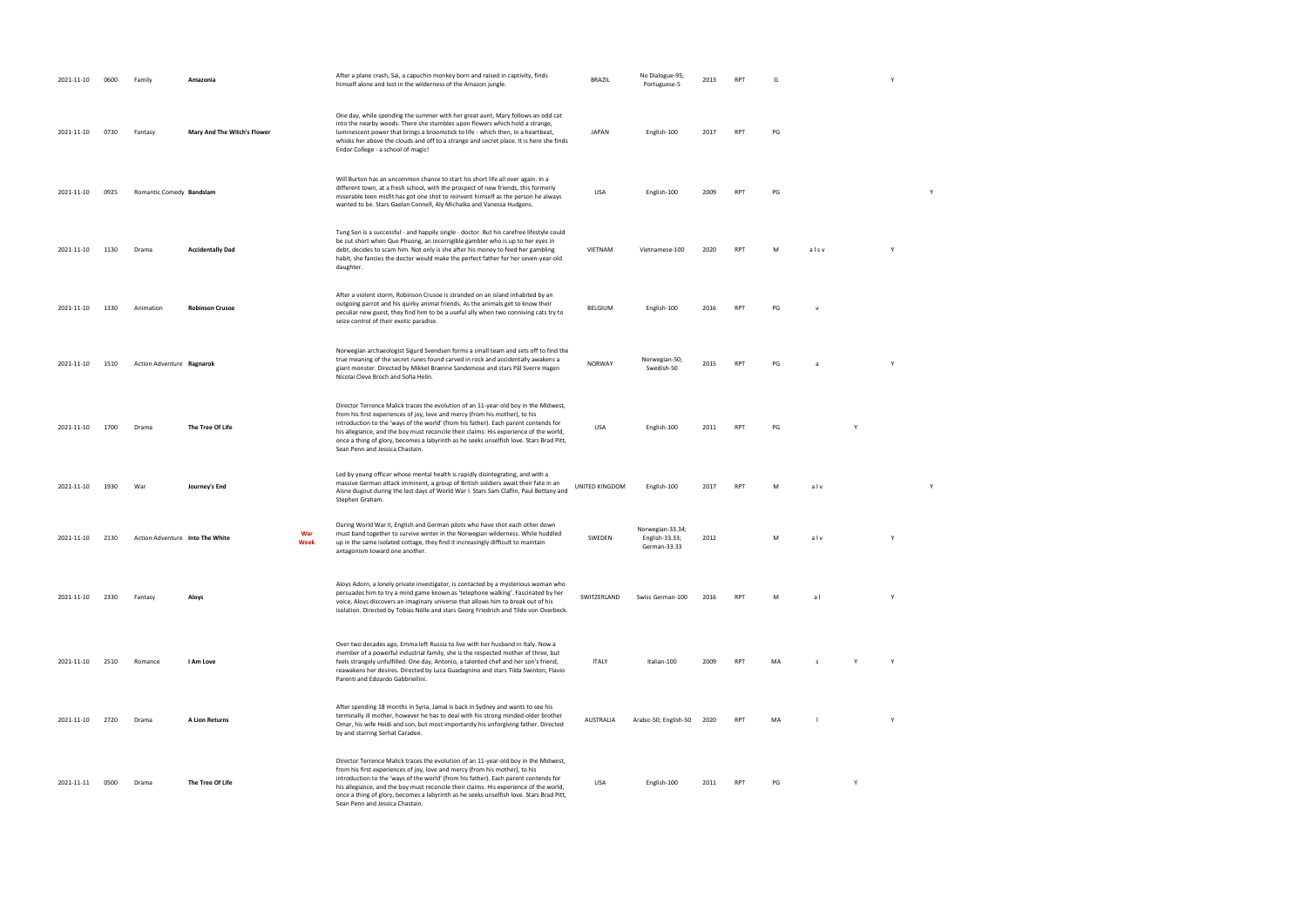| 2021-11-11 | 0730 | Documentary              | Ottolenghi And The Cakes Of<br>Versailles |             | Documenting the collaboration between world renowned chef Yotam Ottolenghi<br>and the Metropolitan Museum of Art in New York, this program follows five<br>visionary pastry makers as they race against the clock to construct a decadent food<br>gala based on the sumptuous exhibit: Visitors to Versailles.                                                                                                                                                    | USA            | English-100                                        | 2020 | RPT             | PG |                 |   |  |
|------------|------|--------------------------|-------------------------------------------|-------------|-------------------------------------------------------------------------------------------------------------------------------------------------------------------------------------------------------------------------------------------------------------------------------------------------------------------------------------------------------------------------------------------------------------------------------------------------------------------|----------------|----------------------------------------------------|------|-----------------|----|-----------------|---|--|
| 2021-11-11 | 0855 | Family                   | Amazonia                                  |             | After a plane crash, Sai, a capuchin monkey born and raised in captivity, finds<br>himself alone and lost in the wilderness of the Amazon jungle.                                                                                                                                                                                                                                                                                                                 | <b>BRAZIL</b>  | No Dialogue-95;<br>Portuguese-5                    | 2013 | <b>RPT</b>      | G  |                 | Y |  |
| 2021-11-11 | 1025 | Comedy                   | Woman At War                              |             | Halla is a fifty-year-old independent Icelandic woman, a respected choir leader who<br>lives a mysterious double life. Known only by her alias 'The Mountain Woman', Halla<br>is a passionate environmental activist, secretly waging a one-woman-war on the<br>local aluminium industry and risking everything to conserve the pristine Icelandic<br>highlands she loves. Stars Halldóra Geirharðsdóttir and Jóhann Sigurðarson.                                 | FRANCE         | Icelandic-100                                      | 2018 | RPT             | M  | aln             |   |  |
| 2021-11-11 | 1220 | Comedy                   | Our Little Sister                         |             | Three sisters, Sachi, Yoshino and Chika, live together in a large house in the seaside<br>city of Kamakura. When their long estranged father dies, they travel to the<br>countryside for his funeral and meet their shy 14-year-old half-sister, Suzu. Bonding<br>quickly with the orphaned Suzu, they invite her to live with them to begin a new life.                                                                                                          | <b>JAPAN</b>   | Japanese-100                                       | 2018 | <b>RPT</b>      | PG |                 | Y |  |
| 2021-11-11 | 1440 | Romantic Comedy Bandslam |                                           |             | Will Burton has an uncommon chance to start his short life all over again. In a<br>different town, at a fresh school, with the prospect of new friends, this formerly<br>miserable teen misfit has got one shot to reinvent himself as the person he always<br>wanted to be. Stars Gaelan Connell, Aly Michalka and Vanessa Hudgens.                                                                                                                              | USA            | English-100                                        | 2009 | RP <sub>1</sub> | PG |                 |   |  |
| 2021-11-11 | 1645 | Fantasy                  | Mary And The Witch's Flower               |             | One day, while spending the summer with her great aunt, Mary follows an odd cat<br>into the nearby woods. There she stumbles upon flowers which hold a strange,<br>luminescent power that brings a broomstick to life - which then, in a heartbeat,<br>whisks her above the clouds and off to a strange and secret place. It is here she finds<br>Endor College - a school of magic!                                                                              | JAPAN          | English-100                                        | 2017 | <b>RPT</b>      | PG |                 |   |  |
| 2021-11-11 | 1840 | War                      | All Quiet On The Western Front            |             | At the start of World War I, Paul Baumer (Richard Thomas) is a young German<br>patriot, eager to fight. Indoctrinated with propaganda at school, he and his friends<br>eagerly sign up for the army soon after graduation. But when the horrors of war<br>soon become too much to bear, and as his friends die or become gravely wounded,<br>Paul questions the sanity of it all.                                                                                 | USA            | English-100                                        | 1979 | RP <sub>1</sub> | PG | a v             |   |  |
| 2021-11-11 | 2130 | War                      | The Eagle Has Landed                      | War<br>Week | 1943, the war is entering its final stages and Germany is teetering on the brink of<br>defeat. A crazed Hitler orders a mission to have British Prime Minister Winston<br>Churchill kidnapped and brought to Germany. The plan seems ludicrous in the<br>extreme, however, a German spy in England thinks that such a mission may just be<br>feasible. Features an all-star cast, including Michael Caine, Donald Sutherland,<br>Robert Duvall and Jenny Agutter. | UNITED KINGDOM | English-100                                        | 1976 | RP <sub>1</sub> |    |                 |   |  |
| 2021-11-11 | 2400 | Comedy                   | Woman At War                              |             | Halla is a fifty-year-old independent Icelandic woman, a respected choir leader who<br>lives a mysterious double life. Known only by her alias 'The Mountain Woman', Halla<br>is a passionate environmental activist, secretly waging a one-woman-war on the<br>local aluminium industry and risking everything to conserve the pristine Icelandic<br>highlands she loves. Stars Halldóra Geirharðsdóttir and Jóhann Sigurðarson.                                 | <b>FRANCE</b>  | Icelandic-100                                      |      |                 |    | aln             |   |  |
| 2021-11-11 | 2555 | Comedy                   | A Man In A Hurry                          |             | An overworked business executive, who has let his personal life lapse in favour of<br>corporate success, suffers a serious stroke. With the help of a young speech<br>therapist and his family, he learns to rebuild his life. Directed by Hervé Mimran and<br>stars Fabrice Luchini and Leïla Bekhti.                                                                                                                                                            | <b>FRANCE</b>  | French-100                                         | 2018 | <b>RPT</b>      | M  | $\vert s \vert$ |   |  |
| 2021-11-11 | 2750 |                          | Action Adventure Into The White           | War<br>Week | During World War II, English and German pilots who have shot each other down<br>must band together to survive winter in the Norwegian wilderness. While huddled<br>up in the same isolated cottage, they find it increasingly difficult to maintain<br>antagonism toward one another.                                                                                                                                                                             | SWEDEN         | Norwegian-33.34;<br>English-33.33;<br>German-33.33 | 2012 | <b>RPT</b>      | M  | alv             | Y |  |
| 2021-11-12 | 0550 | War                      | All Quiet On The Western Front            |             | At the start of World War I, Paul Baumer (Richard Thomas) is a young German<br>patriot, eager to fight. Indoctrinated with propaganda at school, he and his friends<br>eagerly sign up for the army soon after graduation. But when the horrors of war<br>soon become too much to bear, and as his friends die or become gravely wounded,<br>Paul questions the sanity of it all.                                                                                 | USA            | English-100                                        | 1979 | <b>RPT</b>      | PG | a v             |   |  |
| 2021-11-12 | 0840 | Comedy                   | Wadjda                                    |             | An enterprising Saudi girl enters a Koran recitation competition at her school and<br>hopes to win enough money to buy the green bicycle that has captured her<br>attention. Directed by Haifaa Al Mansour and stars Waad Mohammed and Reem<br>Abdullah.                                                                                                                                                                                                          | SAUDI ARABIA   | Arabic-100                                         | 2012 | <b>RPT</b>      | PG |                 | Y |  |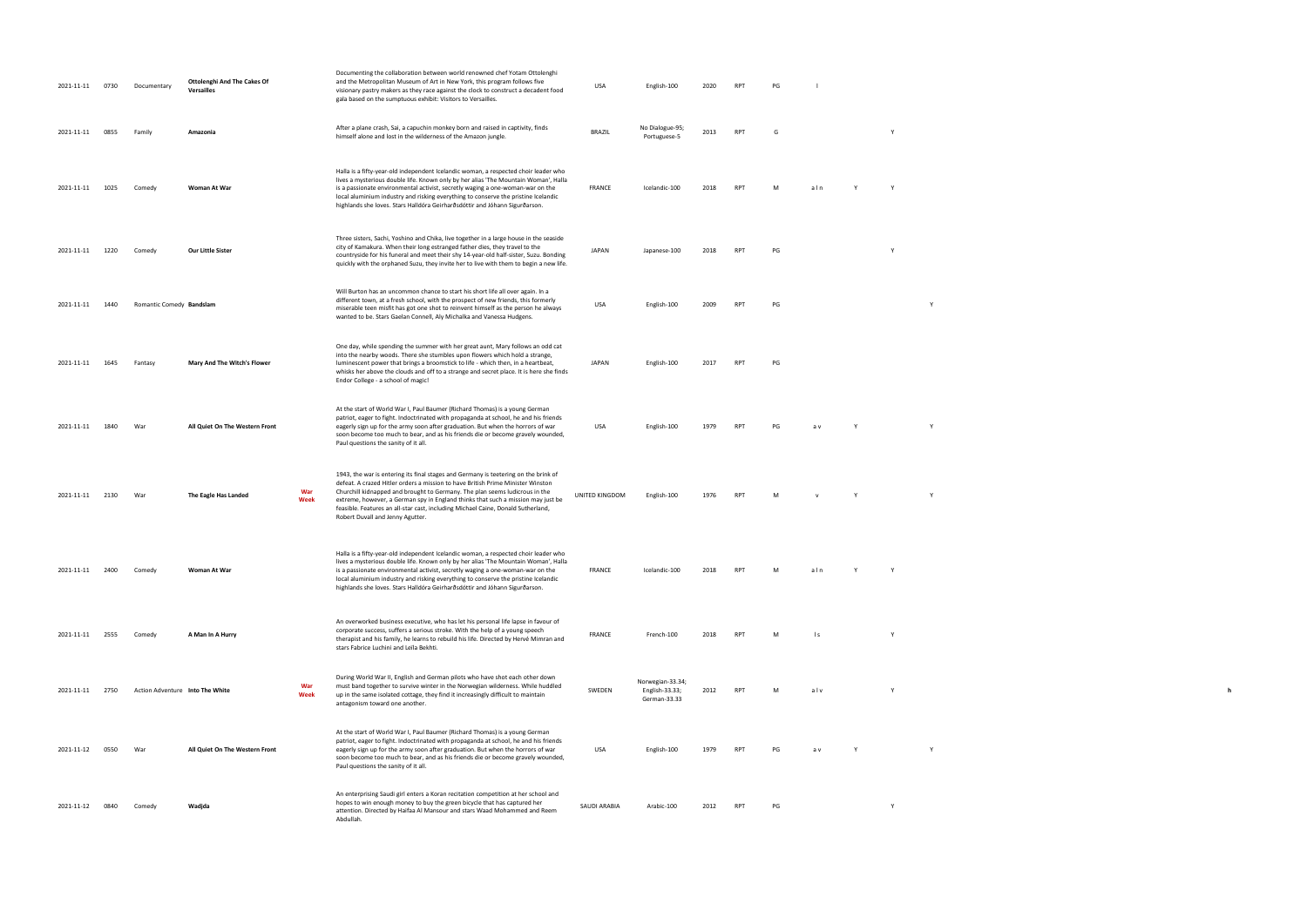| 2021-11-12 | 1025 | Action Adventure Into The White |                                            | War<br>Week | During World War II, English and German pilots who have shot each other down<br>must band together to survive winter in the Norwegian wilderness. While huddled<br>up in the same isolated cottage, they find it increasingly difficult to maintain<br>antagonism toward one another.                                                                                                                                                                                            | SWEDEN         | Norwegian-33.34;<br>English-33.33;<br>German-33.33 | 2012 | <b>RPT</b> | M  | alv  |              |              |   |
|------------|------|---------------------------------|--------------------------------------------|-------------|----------------------------------------------------------------------------------------------------------------------------------------------------------------------------------------------------------------------------------------------------------------------------------------------------------------------------------------------------------------------------------------------------------------------------------------------------------------------------------|----------------|----------------------------------------------------|------|------------|----|------|--------------|--------------|---|
| 2021-11-12 | 1225 | Drama                           | The Tree Of Life                           |             | Director Terrence Malick traces the evolution of an 11-year-old boy in the Midwest,<br>from his first experiences of joy, love and mercy (from his mother), to his<br>introduction to the 'ways of the world' (from his father). Each parent contends for<br>his allegiance, and the boy must reconcile their claims. His experience of the world,<br>once a thing of glory, becomes a labyrinth as he seeks unselfish love. Stars Brad Pitt,<br>Sean Penn and Jessica Chastain. | USA            | English-100                                        | 2011 | <b>RPT</b> | PG |      | Y            |              |   |
| 2021-11-12 | 1455 | War                             | The Eagle Has Landed                       | War<br>Week | 1943, the war is entering its final stages and Germany is teetering on the brink of<br>defeat. A crazed Hitler orders a mission to have British Prime Minister Winston<br>Churchill kidnapped and brought to Germany. The plan seems ludicrous in the<br>extreme, however, a German spy in England thinks that such a mission may just be<br>feasible. Features an all-star cast, including Michael Caine, Donald Sutherland,<br>Robert Duvall and Jenny Agutter.                | UNITED KINGDOM | English-100                                        | 1976 | <b>RPT</b> | PG |      | $\mathsf{Y}$ |              | Y |
| 2021-11-12 | 1725 |                                 | Action Adventure Goal! 2: Living The Dream | Premiere    | When Newcastle United soccer star Santiago Muñez is offered a spot with European<br>heavyweights Real Madrid, he accepts, but the move - accompanied by big money<br>and fame - tests his ties and loyalties to family, friends, and business acquaintances.<br>Directed by Jaume Collet-Serra and stars Kuno Becker, Stephen Dillane and Anna<br>Friel.                                                                                                                         | USA            | English-50; Spanish-<br>50                         | 2008 |            |    |      |              | Y            |   |
| 2021-11-12 | 1935 | Drama                           | <b>Charlie Wilson's War</b>                |             | In the early 1980s, US Congressman Charlie Wilson (Tom Hanks), Texas socialite<br>Joanne Herring (Julia Roberts) and CIA agent Gust Avrakotos (Philip Seymour<br>Hoffman) form an unlikely alliance to boost funding for Afghan freedom fighters in<br>their war against invading Soviets. The trio's successful efforts fo finance these<br>covert operations contributes to the fall of the Soviet Union and the end of the Cold<br>War.                                       | UNITED KINGDOM | English-100                                        | 2007 | <b>RPT</b> | M  | dinv | Y            |              |   |
| 2021-11-12 | 2130 | Drama                           | <b>The Pianist</b>                         |             | Wladyslaw Szpilman (Adrien Brody), a Polish Jewish radio station pianist, sees<br>Warsaw change gradually as WWII begins. Szpilman is forced into the Warsaw<br>Ghetto, but is later separated from his family during Operation Reinhard. From this<br>time until the concentration camp prisoners are released, Szpilman hides in various<br>locations among the ruins of Warsaw.                                                                                               | UNITED KINGDOM | English-100                                        | 2002 | <b>RPT</b> | MA | a v  |              |              |   |
| 2021-11-12 | 2410 | Drama                           | A Lion Returns                             |             | After spending 18 months in Syria, Jamal is back in Sydney and wants to see his<br>terminally ill mother, however he has to deal with his strong minded older brother<br>Omar, his wife Heidi and son, but most importantly his unforgiving father. Directed<br>by and starring Serhat Caradee.                                                                                                                                                                                  | AUSTRALIA      | Arabic-50; English-50 2020                         |      | <b>RPT</b> | MA |      |              | Y            |   |
| 2021-11-12 | 2550 | Drama                           | In Harmony                                 |             | Based on equestrian trainer Bernard Sachse's memoir, On My Four Legs, In Harmony<br>is a warm and humorous look at the relationship that develops between an<br>insurance adjuster and a stuntman who becomes paralysed after falling off his<br>horse. Directed by Denis Dercourt and stars Albert Dupontel and Cécile De France.                                                                                                                                               | <b>FRANCE</b>  | French-100                                         | 2015 | <b>RPT</b> | M  |      |              | Y            |   |
| 2021-11-12 | 2725 | Romance                         | Cold War                                   |             | Pawel Pawlikowski's follow-up to the Academy Award-winning Ida is a ravishing,<br>music-fuelled romance charting two mismatched lovers caught between East and<br>West in 1950s Europe. Stars Joanna Kulig, Tomasz Kot and Borys Szyc.                                                                                                                                                                                                                                           | POLAND         | Polish-100                                         | 2018 | <b>RPT</b> | M  | alns |              | $\mathbf{v}$ |   |
| 2021-11-13 | 0500 |                                 | Action Adventure Goal! 2: Living The Dream |             | When Newcastle United soccer star Santiago Muñez is offered a spot with European<br>heavyweights Real Madrid, he accepts, but the move - accompanied by big money<br>and fame - tests his ties and loyalties to family, friends, and business acquaintances.<br>Directed by Jaume Collet-Serra and stars Kuno Becker, Stephen Dillane and Anna<br>Friel.                                                                                                                         | USA            | English-50; Spanish-<br>50                         | 2008 | <b>RPT</b> |    |      |              | Y            |   |
| 2021-11-13 | 0710 | Comedy                          | Our Little Sister                          |             | Three sisters, Sachi, Yoshino and Chika, live together in a large house in the seaside<br>city of Kamakura. When their long estranged father dies, they travel to the<br>countryside for his funeral and meet their shy 14-year-old half-sister, Suzu. Bonding<br>quickly with the orphaned Suzu, they invite her to live with them to begin a new life.                                                                                                                         | JAPAN          | Japanese-100                                       | 2018 | <b>RPT</b> | PG |      |              |              |   |
| 2021-11-13 | 0930 | War                             | The Eagle Has Landed                       | War<br>Week | 1943, the war is entering its final stages and Germany is teetering on the brink of<br>defeat. A crazed Hitler orders a mission to have British Prime Minister Winston<br>Churchill kidnapped and brought to Germany. The plan seems ludicrous in the<br>extreme, however, a German spy in England thinks that such a mission may just be<br>feasible. Features an all-star cast, including Michael Caine, Donald Sutherland,<br>Robert Duvall and Jenny Agutter.                | UNITED KINGDOM | English-100                                        | 1976 | <b>RPT</b> | PG |      | Y            |              | Y |